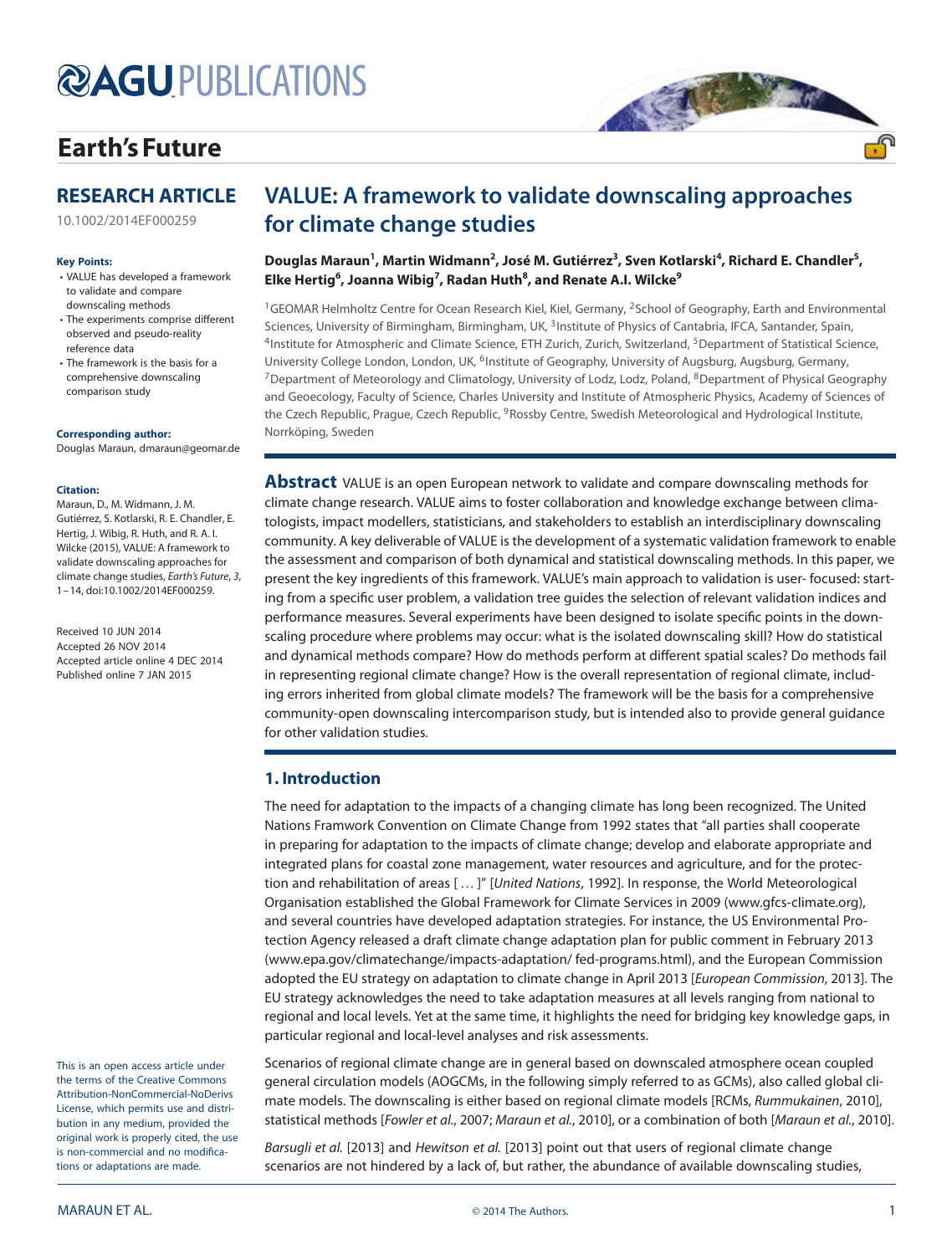often with highly uncertain or even contradictory results. Hewitson et al. [2013] emphasize the ethical dimension of providing climate change projections that are used in impact and adaptation projects. If taken seriously, climate projections will be used as the basis for decisions to spend real money, to make real changes to infrastructure, society and the environment, that affect real people and ecosystems.

In the light of our limited knowledge of regional climate change, debates have flared up whether state-of-the-art climate models are actually ready to provide input for impact studies [Kundzewicz and Stakhiv, 2010; Wilby, 2010] and how to include information from (regional) climate simulations into adaptation planning [Lempert et al., 2004; Prudhomme et al., 2010; Wilby and Dessai, 2010; Brown et al., 2012]. Approaches have been advocated that emphasize the importance of first screening different adaptation options for different types of vulnerabilities; only if options turn out to be vulnerable to climate change, downscaling studies are potentially employed to identify robust options [e.g., Lempert et al., 2004; Wilby and Dessai, 2010; Brown et al., 2012]. Dessai [2009] and Wilby and Dessai [2010] argue that many options can be implemented without detailed knowledge of climate change. The scientific questions of skill are of course related to questions regarding the decision process, but should be kept mentally separate. In many cases, regional climate change information is relevant for adaptation planning. Also in many cases, downscaling does add value to GCM simulations in representing regional climate [e.g., Deser et al., 2011]. In specific cases such as extreme summer precipitation, advanced downscaling methods might even be essential to correctly represent key processes and therefore the correct climate change [e.g., Kendon et al., 2014].

Our current knowledge—despite a wealth of experience of international bodies such as the world bank [Worldbank Independent Evaluation Group, 2012]-is limited about where and to what extent state-of-the-art regional climate change scenarios add value to adaptation planning. In general, the answer depends on the region of interest, the variable of interest, the time horizon of interest, and the skill required by the particular user. Decisions that consider regional projections of change, accounting comprehensively and appropriately for the uncertainties in these projections, will be more robust and cost effective in many cases , as well as procedurally more defensible, than decisions that neglect this information. The precise question therefore is where, for which variables, and for which particular adaptation problem downscaling provides actionable and defensible information.

To guide practitioners with credible regional climate change simulations, a thorough understanding of their uncertainties and limitations is therefore indispensible. Key limitations of individual products, their applicability in different contexts, as well as differences between products should be made publicly available in an easily accessible way. Such publications need to go beyond previous qualitative and unspecific—and thereby potentially misleading—inventories [e.g., UNFCCC, 2008]; in particular the skill in providing regional climate change information in a given context needs to be evaluated as thoroughly as possible.

For a given emission scenario, the skill of regional climate change projections is limited by uncertainties mainly due to model errors and internal climate variability [Stainforth et al., 2007]. In the context of downscaling, the question of skill can therefore be broken down into three sub-questions:

- 1. How well do GCMs simulate the input for regional climate change projections?
- 2. How well do downscaling methods work, in particular under climate change?
- 3. How strong is the signal-to-noise ratio between climate change trends and internal climate variability at regional scales?

In response to the first of these sub-questions, Déqué et al. [2007] showed that the GCM error is an important source of uncertainty in regional climate projections. For instance, European climate is affected by dynamical processes such as the polar jet stream, the North Atlantic storm tracks, stationary planetary waves or sudden stratospheric warmings; all are represented in GCMs with fairly high uncertainties [Woollings, 2013]. Some biases are common to the majority of GCMs and thereby limit the usefulness of even the most comprehensive model ensembles. A prominent example is the North Atlantic sea surface temperature cold bias that in turn causes a biased response of the atmospheric circulation [Keeley et al., 2012].

Second, the downscaling method itself is often a considerable source of uncertainty [Maraun et al., 2010; Casanueva et al., 2013]. RCMs represent sub-grid processes by parameterizations—semi-empirical models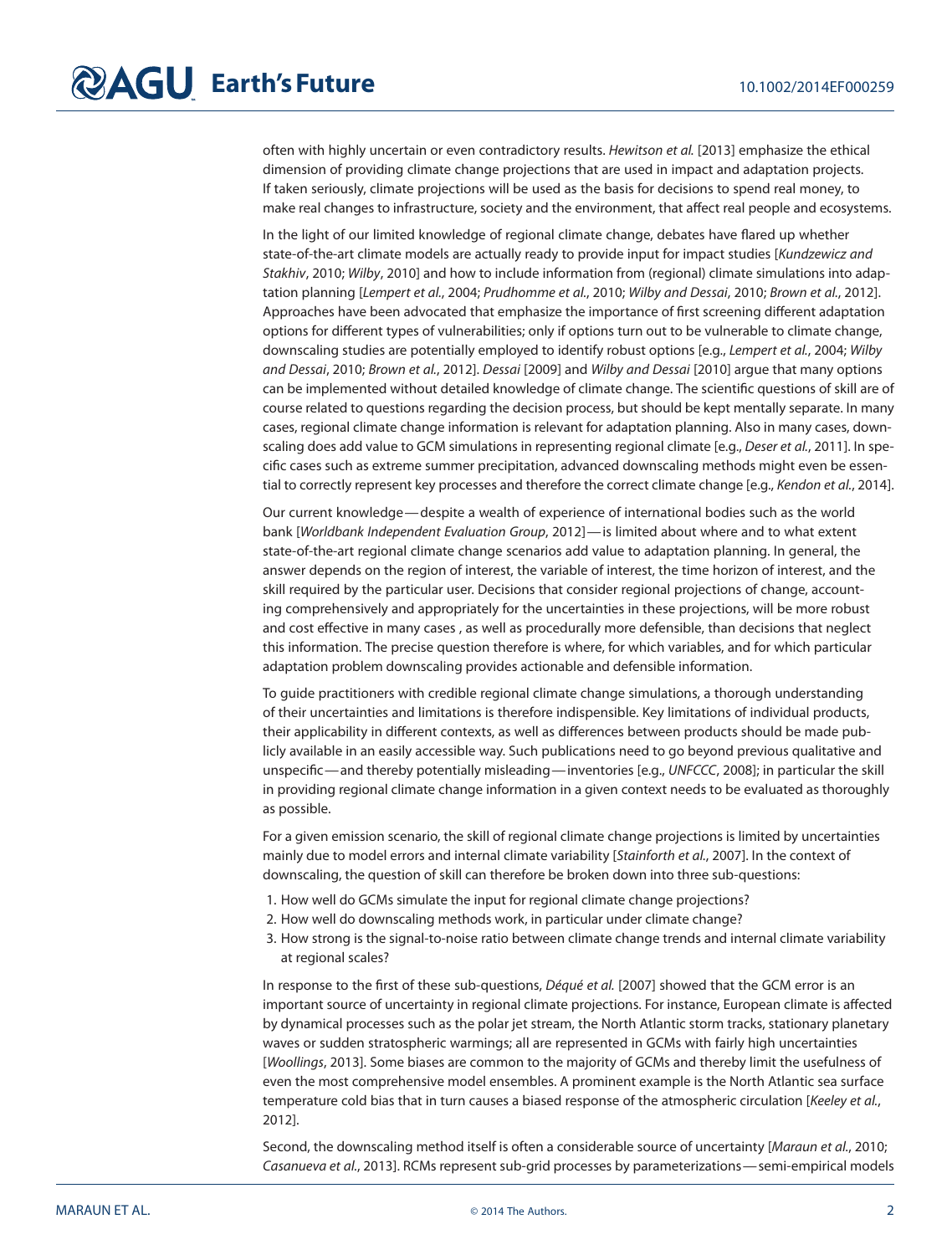that are tuned to best represent typical present day weather conditions across a whole model domain. Statistical downscaling methods represent complex scale interactions by relatively simple empirical models. How accurately downscaling methods under these limitations can capture climate change is a matter of current research. For instance, recent research suggests that, e.g., convection parameterizations might not correctly represent the response of extreme convective precipitation to climate change [Kendon et al., 2014].

Finally, internal climate variability has recently been identified as a major source of uncertainty of regional climate projections [Hawkins and Sutton, 2009; Deser et al., 2012; Maraun, 2013]. Any externally forced climate response is superimposed by internally generated climate fluctuations. The amplitude of these fluctuations depends on the variable, the region, season, temporal, and spatial scale considered. In contrast to model errors, uncertainties due to internal variability are fundamentally irreducible beyond the timescales at which they are predictable. Thus, even if a hypothetically perfect climate model were available, climate projections for lead times of several decades could be dominated by random fluctuations rather than climate change trends, especially at regional scales.

As spread in regional climate simulations caused by model uncertainties on the one hand and internal climate variability on the other hand is fundamentally different, their different effects on the decision process in a specific context have to be precisely understood.

A comprehensive effort to assess the credibility of regional climate change scenarios has to address the three sources of uncertainty discussed above. Such an effort can build upon existing downscaling intercomparison projects such as STARDEX [Goodess et al., 2010], ENSEMBLES [van der Linden and Mitchell, 2009], NARCCAP [Mearns et al., 2009, 2012] or CORDEX [Giorgi et al., 2009], that already provide a wealth of information and actual high resolution climate simulations. Yet additionally, the wealth of statistical downscaling methods developed by individual climatologists, hydrologists, and statisticians [Maraun et al., 2010] has to be integrated and compared relative to each other as well as with dynamical downscaling methods. Furthermore, the validation should in particular consider aspects that have received limited attention so far, such as extreme events, spatial-temporal dependencies and inter-variable relationships. The design of the validation experiment, the choice of meteorological variables and the aspects to be validated should be guided by user requirements. For Europe, the European Union Cooperation in Science and Technology (EU COST) Action ES1102 VALUE [\(www.value-cost.eu\)](http://www.value-cost.eu) attempts such an effort. COST Actions are funded networks that aim to coordinate existing research. They are therefore the ideal tool to develop common standards and to foster scientific dialogue.

VALUE addresses robust adaptation, GCM errors, and internal climate variability in a series of workshops. Yet the main focus of VALUE is to develop a common framework for the validation of downscaling methods. VALUE carries out its work in close interaction with users and thus helps to actively transfer scientific knowledge to stakeholders. In this paper, we present the validation framework designed by VALUE over the last two years. Starting with a scientific workshop in March 2012, statistical and dynamical downscalers together with statisticians as well as hydrologists, forestry, and agricultural scientists, representatives of environment agencies and international authorities have been involved in the design of the research agenda and the framework development. In the following, we refer to all latter users of downscaling products, whether they are scientists interested in modelling climate change impacts or decision makers having to consider climate change, simply as users.

# **2. Rationale and Overview**

The climate system is complex and high-dimensional, and models are not intended to be isomorphisms of nature [Stainforth et al., 2007]; thus no climate model or downscaling method can be expected to reproduce all aspects of the system perfectly, and a validation of all aspects would be practically impossible. However, in any given application only a small part of the system will be relevant: specific variables or phenomena, at specific space and time scales in a specific region. A user focused approach to validation must therefore start by identifying the phenomena and scales of interest; with respect to these, it must seek to identify the key strengths and weaknesses of a method. For a given application, it has to give advice whether a method performs well or even better than other methods, and where it is likely to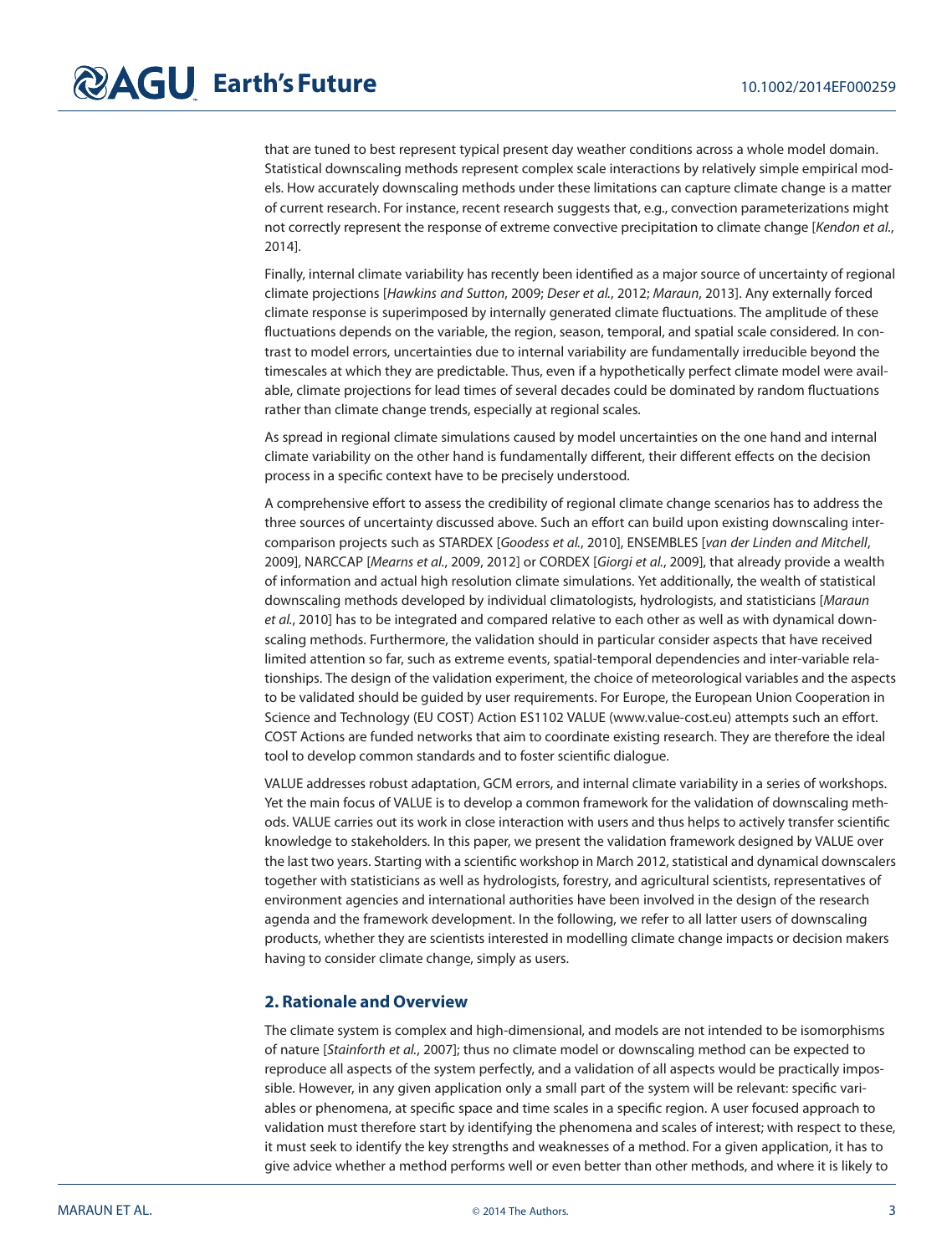fail. In this way, users can determine whether a particular method is appropriate for their application, and can compare methods.

The details will be application-dependent in any such user-focused approach to validation. Yet some general requirements can be formulated for a comprehensive user-focused intercomparison of downscaling methods for climate change studies. Thus the validation framework should (1) be transparent and provide relevant and defensible guidance for users; (2) assess the performance of the method under climate change as far as possible; (3) allow, in principle, for a comparison of all different types of dynamical and statistical downscaling approaches.

The first requirement implies the calculations involved in the exercise to be as simple as possible, with a clear documentation of the considered model and the validation procedure. Furthermore, it demands for readily available and high quality observational reference data. The second requirement implies an assessment whether a method correctly captures long-term variability, in particular the response to changes in external forcing. The third requirement has basically two implications: not all phenomena simulated by RCMs can be validated; the validation is restricted to phenomena that are represented by typical statistical downscaling models. Thus, although very important for enhancing our understanding and developing improved climate models, the validation of specific physical processes within RCMs is not part of the VALUE validation framework. Furthermore, it restricts the choice of performance measures. For instance, many stochastic downscaling methods provide time-varying probability density functions (pdfs) of a local predictand; these pdfs could be validated using sophisticated measures that have been developed to assess the skill of probabilistic weather forecasts [Jolliffe and Stephenson, 2003]. However, these measures are not easily applicable to RCMs and deterministic statistical downscaling methods, which provide a single downscaled field or sequence for a given GCM run. Yet stochastic methods allow for random sampling of multiple time series, which can be handled as an ensemble of deterministically downscaled fields. Thus, the framework relies solely on measures that are applicable to deterministic output.

The validation framework is intended to serve two purposes. First, VALUE will implement it to carry out a comprehensive intercomparison study. This exercise will be open to the scientific community—every developer and user of a downscaling method can contribute to the study by following the procedure laid out below and uploading the downscaled results to the VALUE webpage. Yet independent of our specific implementation, the VALUE framework is intended as a guideline for other validation studies, e.g., in regions and for variables different to those considered by VALUE. As the complete framework is rather complex, the actual implementation is separated into three tiers that will be carried out successively. Tier I comprises the most essential experiments and aspects of the validation that should be considered in any validation exercise. Tier II will address sub-daily time scales as well as spatial dependence and inter-variable aspects. These may be required in more specialized applications, and not all downscaling methods are designed to reproduce them. Additionally, tier II will cover the validation in a pseudo reality: future climate model simulations will be used as a testbed for downscaling methods. Tier III will assess the overall performance including GCM errors.

Core to our user-focused validation approach is a validation tree to select appropriate validation indices. It will be explained in Section 3. The validation itself is organized in specific experiments to isolate different aspects of the representation of regional climate. These experiments and their implementation will be laid out in Section 4. The reference observations cover both station and gridded data across different European climates. Daily data are complemented by a selection of sub-daily data to validate sub-daily downscaling methods. Pseudo reality data will be used to assess the performance of statistical methods in different climates. The specific data sets used for the validation will be presented in Section 5.

## **3. Validation Tree**

A validation ultimately consists of deriving climate indices from model output, comparing these indices to reference indices calculated from observational data and quantifying the mismatch with the help of suitable performance measures (we use the term "index" in a very general way, including not only single numbers but also vectors such as time series). Often, however, aspects of a downscaling method have been validated that are of only little relevance for the problem to be addressed by the method (for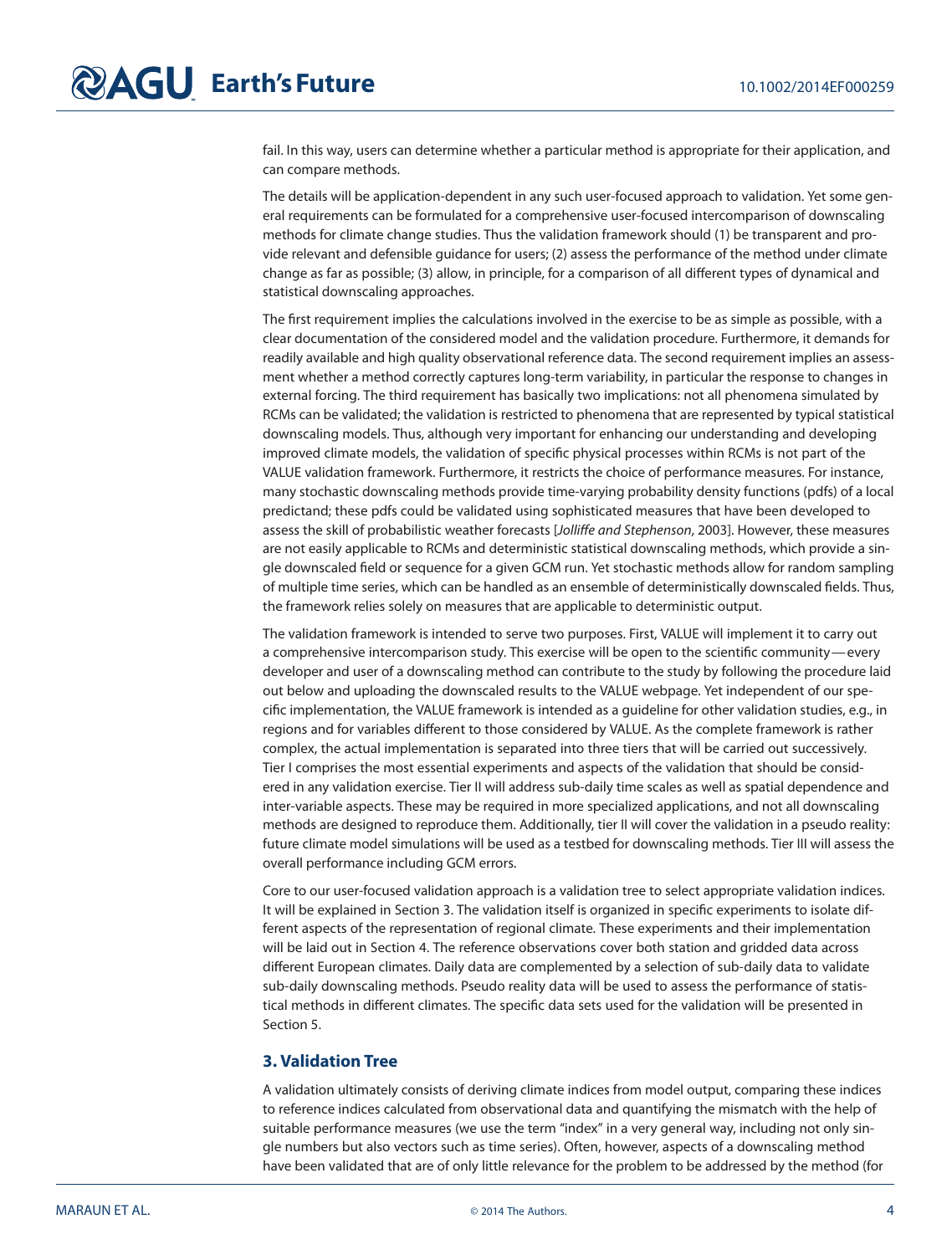instance, the 95th percentile of daily precipitation has frequently been used as an index for extreme precipitation, even though the corresponding events occur every 20 wet days).



**Figure 1.** Validation Tree. Grey arrows: selection questions. Beige: tier I aspects; gray: tier II aspects.



**Figure 2.** Marginal aspects. Histogram of observed summer daily precipitation at a grid-box in Norway, at 60.18∘N and 5.52∘E. Blue lines: empirical median and 98th percentile for wet days. The subpanel magnifies values beyond the 98th percentile. Black line: Generalized Pareto (GP) distribution for exceedances of 98th percentile. Red line: 20 summer return level based on GP distribution.

To guide the selection of relevant indices for different user problems, VALUE has therefore developed a decision tree for the selection of relevant indices and performance measures (Figure 1). From a user perspective, one would start by choosing phenomena relevant for the problem under consideration. Phenomena can be, e.g., extreme rainfall events, growing season or heat waves. Note that these phenomena might be compound. In the next step, one would consider the climate system as a multivariate distribution having marginal, temporal, spatial, and inter-variable aspects (for explanations and examples, see the end of this section). One would then ask which of these aspects are involved in the considered phenomena. For instance, the validation of extremes might involve marginal aspects such as the intensity, temporal aspects such as the seasonality or the length of extreme spells, or spatial aspects such as the spatial extent of an event. In the third step, one would select indices to quantify the considered aspects. Finally one would select appropriate performance measures, such as biases or skill scores, to compare indices derived from model data with those from observations.

As example for a user problem consider the construction of a new hydroelectric dam. To inform the design of the dam about potential future climatic conditions, downscaled climate model output could be used to drive a hydrological model that simulates the inflow into the reservoir. For a reliable estimate of the average power potential provided by the dam, overall precipitation is the meteorological phenomenon of interest. To avoid overflow of the reservoir, not only mean precipitation but also extreme precipitation

events and their antecedent conditions are relevant. Finally, the risk of the reservoir falling dry is relevant, i.e., the risk of drought.

Consequently, relevant marginal aspects are average and extreme precipitation. Figure 2 shows the empirical marginal distribution of observed daily summer (June–August) precipitation at a grid box in Norway, at 60.18∘N and 5.52∘E (based on the gridded data set presented in Section 5). The left blue line indicates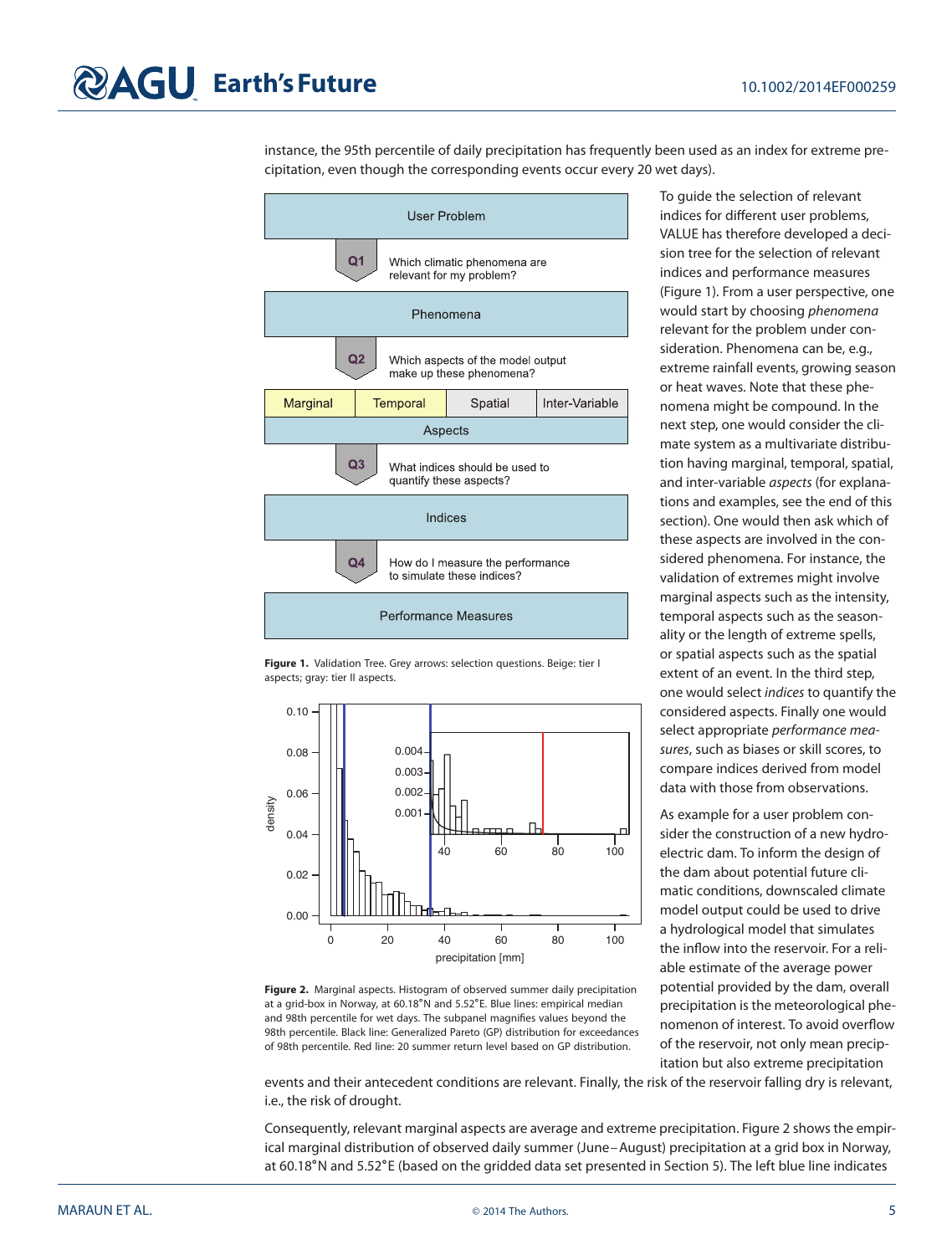# **Earth's Future** 10.1002/2014EF000259





**Figure 3.** Spatial aspects. Top panel: filled grid boxes: total precipitation on 23 June 2000. Contour lines: climatological average daily summer precipitation (1980–2010). Bottom panel: empirical tail dependence coefficient as function of grid-box distance along the black line in left panel.

the median of the empirical distribution, a typical index measuring the core of the distribution. The right blue line indicates the empirical 98th percentile, a measure for heavy precipitation. The subpanel magnifies the distribution beyond the 98th percentile. The black line is the probability density derived from a Generalized Pareto distribution, fitted to all data beyond the 98th percentile. As an index for extreme precipitation, the red line finally indicates the 20-summer return level calculated from the Generalized Pareto distribution.

The temporal aspect of drought can be measured by indices characterizing dry spells. Long, but not extreme dry spells could, e.g., be characterized by the 90th percentile of the distribution.

Depending on the catchment characteristics and size [Segond et al., 2007], spatial aspects might also be relevant in the example outlined above. An extreme flow event might be caused by heavy rainfall over a small area, but as well by widespread precipitation over the entire catchment. Thus, not only extremes at individual locations (=marginal aspects) are relevant, but also the risk of simultaneously high precipitation at different locations. To illustrate this point, consider Figure 2. The left panel depicts an individual event, namely daily precipitation on 23 June 2000 (filled grid boxes), overlaid by the climatological daily average rainfall (reference period 1980–2010, colored contour lines). Typically rainfall in Southern Norway, even during summer, is dominated by large scale precipitation along with the westerly flow. On average, therefore, precipi-

tation is highest in the mountainous regions along the west coast, and lower in the rain shadow towards the hilly regions in the east. We refer to these climatological spatial patterns as systematic spatial variations (their characterization is discussed in Section 4.6).

During the event depicted in the top panel of Figure 3, a low pressure system over the North Sea moved moist air into Southern Norway, causing heavy precipitation in particular along the South coast and even further inland. In other words, precipitation (and other climatic processes) at different locations is not independent, but tends to co-vary across space. We refer to these co-varying anomalies about the climatological patterns as residual spatial dependence. They make up the spatial aspects. An index to measure the residual spatial dependence with a focus on extreme events could be based on the tail dependence coefficient. This index measures the probability that a high threshold is exceeded, given that a threshold at another location (or in another variable/at another time step, etc.) is exceeded simultaneously. The bottom panel of Figure 3 shows the empirical tail dependence of daily summer precipitation as a function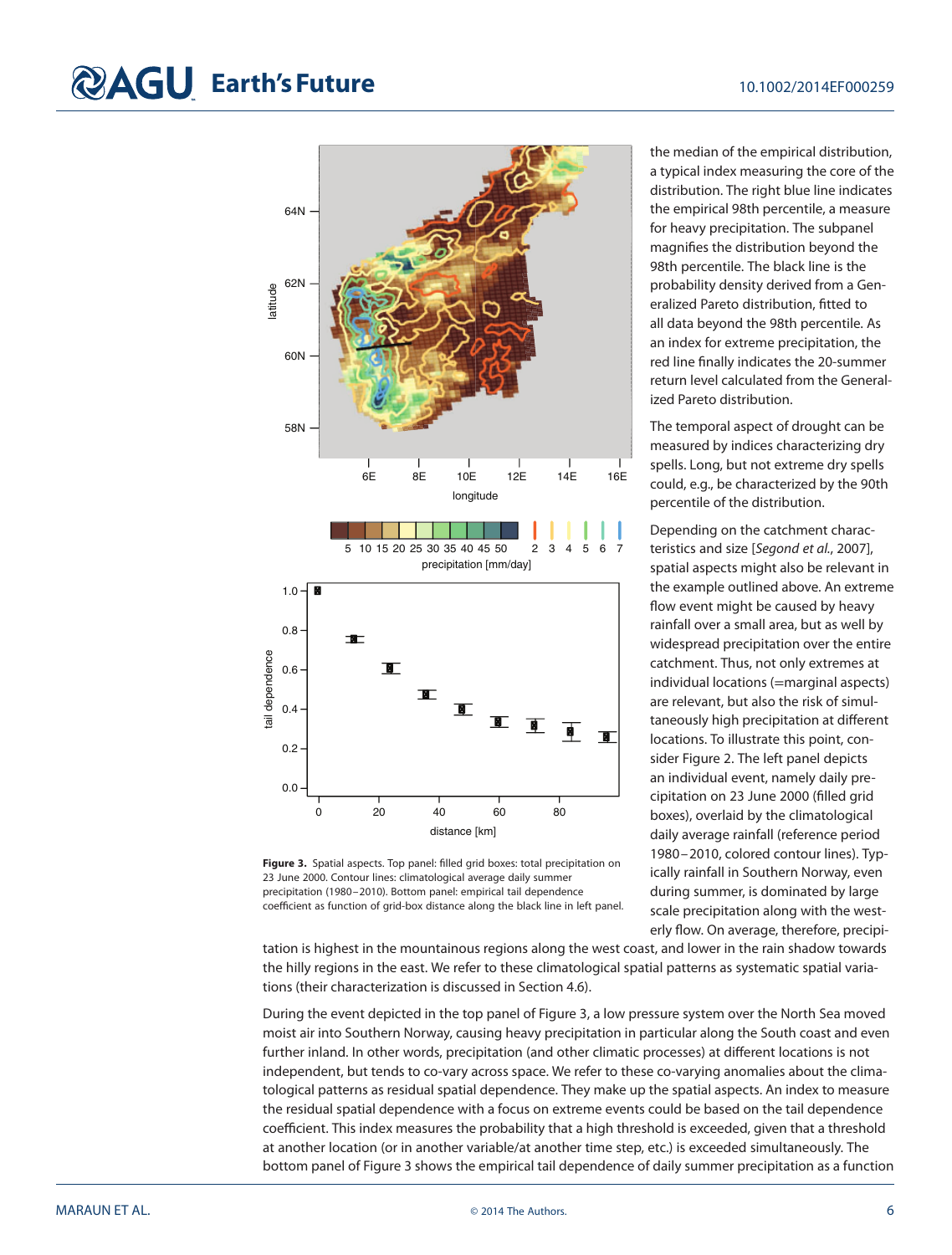| Aspect       | Index                                    | Performance Measure            |
|--------------|------------------------------------------|--------------------------------|
| Marginal     | mean                                     | bias/relative error            |
|              | variance                                 | relative error                 |
|              | 20 season/year return level              | bias/relative error            |
|              | number of threshold exceedances          | <b>bias</b>                    |
| Temporal     | time series                              | mean squared error/correlation |
|              | ACF lag 1, 2, 3                          | N.A.                           |
|              | median of spell length distribution      | <b>bias</b>                    |
|              | 90th percentile of spell length distrib. | <b>bias</b>                    |
|              | minimum/maximum of annual cycle          | bias/relative error            |
| Spatial      | decorrelation length                     | relative error                 |
|              | variogram range                          | relative error                 |
|              | decay length of tail dependence          | relative error                 |
| Multivariate | Pearson/rank correlation                 | N.A.                           |
|              | probability of joint exceedances         | N.A.                           |
|              | indices conditional on (no) exceedance   | as above                       |

**Table 1.** List of Example Indicesa

aThe complete list of indices may be found on [www.value-cost.eu/indices.](http://www.value-cost.eu/indices) In some cases, model and observational indices will be affected by high uncertainties. Here no performance measures will be calculated (N.A. in the table), but just the index values will be given.

of grid-box distance along the black line shown in the top panel. As threshold, the 98th percentile of daily precipitation has been chosen individually for each grid box; the estimate for a specific distance is based on all grid box pairs of that distance. A derived index could, e.g., be the distance at which the tail dependence decays to 1/e. Equally, one could investigate the decay in North–South direction.

Additionally, one might be interested in multivariate aspects. We interpret this aspect rather broadly, including local relationships between different predictand variables, but also teleconnection relationships between large-scale variability and local predictand variables. In the example, one might be interested in the relationship between temperature and precipitation to investigate whether precipitation correctly falls as snow or rain. Additionally, one might be interested whether the relationship of local precipitation with typical precipitation-causing weather patterns is correctly modelled, such as with the winter or summer North Atlantic Oscillation. In statistical downscaling, the latter relationships would ideally be accounted for by a careful selection of large-scale predictors. In practice, however, the response might not be correctly represented. This might also hold for RCMs that are not tuned to correctly simulate such relationships.

Finally, the performance of a model to represent these indices would then be measured typically by biases or relative errors between simulated and observed indices. The list of indices and corresponding performance measures is available from the VALUE website [\(www.value-cost.eu/indices\)](http://www.value-cost.eu/indices) and will be continually updated. For an illustrative subset, see Table 1. In tier I of VALUE, only marginal and temporal aspects of the downscaled output will be considered. In tier II, the validation will be extended to spatial and inter-variable aspects.

# **4. Experimental Setup**

Different experiments have been designed to identify different problems that might occur in the downscaling procedure: what is the isolated downscaling skill? How do statistical and dynamical methods compare? How do methods perform at different spatial scales? Do methods fail in representing regional climate change? How is the overall representation of regional climate, including errors inherited from GCMs? The experiments therefore differ in the type of predictor data and boundary conditions, the predictand data, and the space and time scales considered. For each applicable experiment, contributors will select a set of predictors or boundary conditions as input to their downscaling method, and upload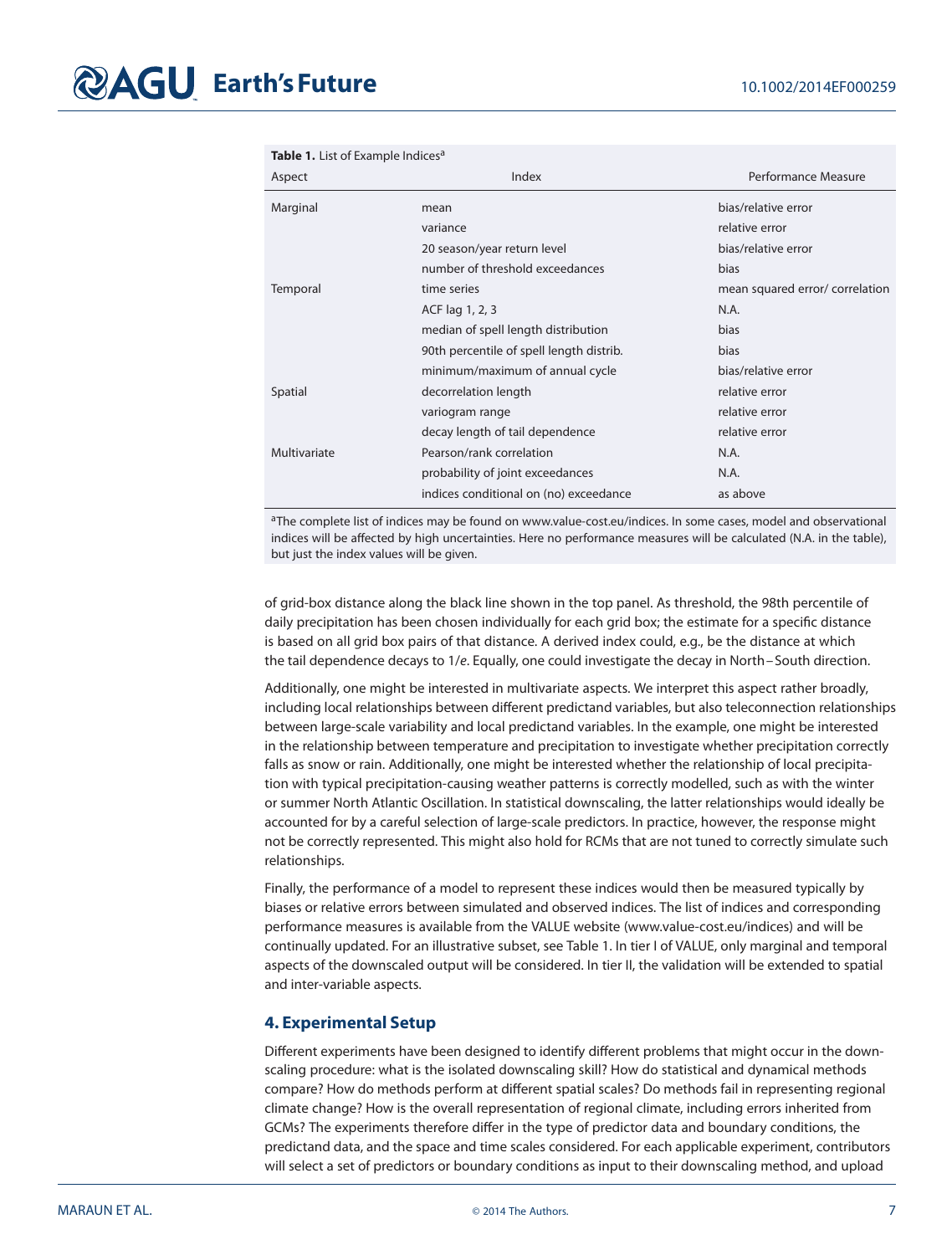the downscaled results to the VALUE website for a centralised validation. For statistical methods, the downscaled results for validation will be generated according to a prescribed cross validation procedure.

#### **4.1. Experiment 1: Perfect Predictor**

This is a standard experiment to validate the isolated downscaling skill regardless of errors in the large scale predictors or boundary conditions. Predictors are supposed to perfectly represent real weather at the synoptic scale. In practice, of course, they are taken from reanalysis data, which themselves are affected by errors due to limitations and changes in the underlying observational network, the assimilation technique and the employed general circulation models [Brands et al., 2012]. RCM grid box output in general represents area averages; differences compared to station observations therefore result not only from model errors, but also from the scale gap between grid box and point scale. The latter discrepancy—which is not a model error—is known as the representativeness problem [Klein Tank et al., 2009; Zwiers et al., 2011].

#### **4.1.1. Station Data (Tier I + II)**

The aim of this experiment is to specifically test how well downscaling methods are able to represent point data, i.e., it will provide an overall assessment of model error and representativeness problem. The experiment will use reference data from a selection of at least 85 weather stations representative of the different climates and a variety of local characteristics in Europe. These data are selected based on expert judgment from the different countries accounting for representativeness, completeness, and the provision of different variables. In tier I, only marginal aspects will be considered, whereas in tier II marginal aspects along with inter-variable relationships will be considered.

#### **4.1.2. Gridded Data (Tier I + II)**

To isolate the downscaling performance from the representativeness problem, we will consider predictand data that are (re-)gridded to the same resolution as the considered RCM output. For statistical downscaling methods, the experiment will be carried out—depending on their purpose—across the complete regions (if the aim is to provide an alternative to RCMs across a large domain) or on a selection of grid boxes corresponding to a subset of the 85 selected stations (if the aim is to provide an alternative to RCMs for a small domain only). In tier I, only marginal aspects will be considered, in tier II also large-scale residual spatial dependence and inter-variable relationships.

#### **4.1.3. Nested Station Data (Tier II)**

This experiment is a variant of experiment 1(a) to specifically test the performance to simulate residual spatial dependence at different spatial scales ranging from the size of a whole country down to small regions. It is, e.g., conceivable that RCMs could outperform statistical methods in simulating residual spatial dependence at large scales, but at small scales could fall behind spatial statistical models that are specifically calibrated for a considered topography. This experiment will be carried out on example regions with a high station density.

#### **4.1.4. Sub-Daily Data (Tier II)**

This experiment is similar to experiment (a), but with the aim of testing downscaling methods at the sub-daily scale.

### **4.2. Experiment 2: Pseudo Reality (Tier II)**

The ultimate goal of many downscaling studies is to downscale climate change simulations. Yet validating the skill of a downscaling method under climate change is difficult. Long series of high-quality observational reference data, as required to characterize past trends reliably, are scarce. Equally important, the availability of predictor data sets that cover a sufficiently long time period without temporal inhomogeneities, is also limited. As an additional test we therefore apply a pseudo reality, often called perfect model approach [Charles et al., 1999; Frías et al., 2006; Vrac et al., 2007; Maraun, 2012; Räisänen and Räty, 2013]. A simulation of present and future climate with a specific GCM, downscaled with a specific RCM, is considered as pseudo reality—a testbed to identify potential problems of downscaling methods. For a given pseudo reality, different experiments are possible to test for different types of problems. In each case, the "pseudo-observed" predictands are taken from the RCM used in the pseudo reality.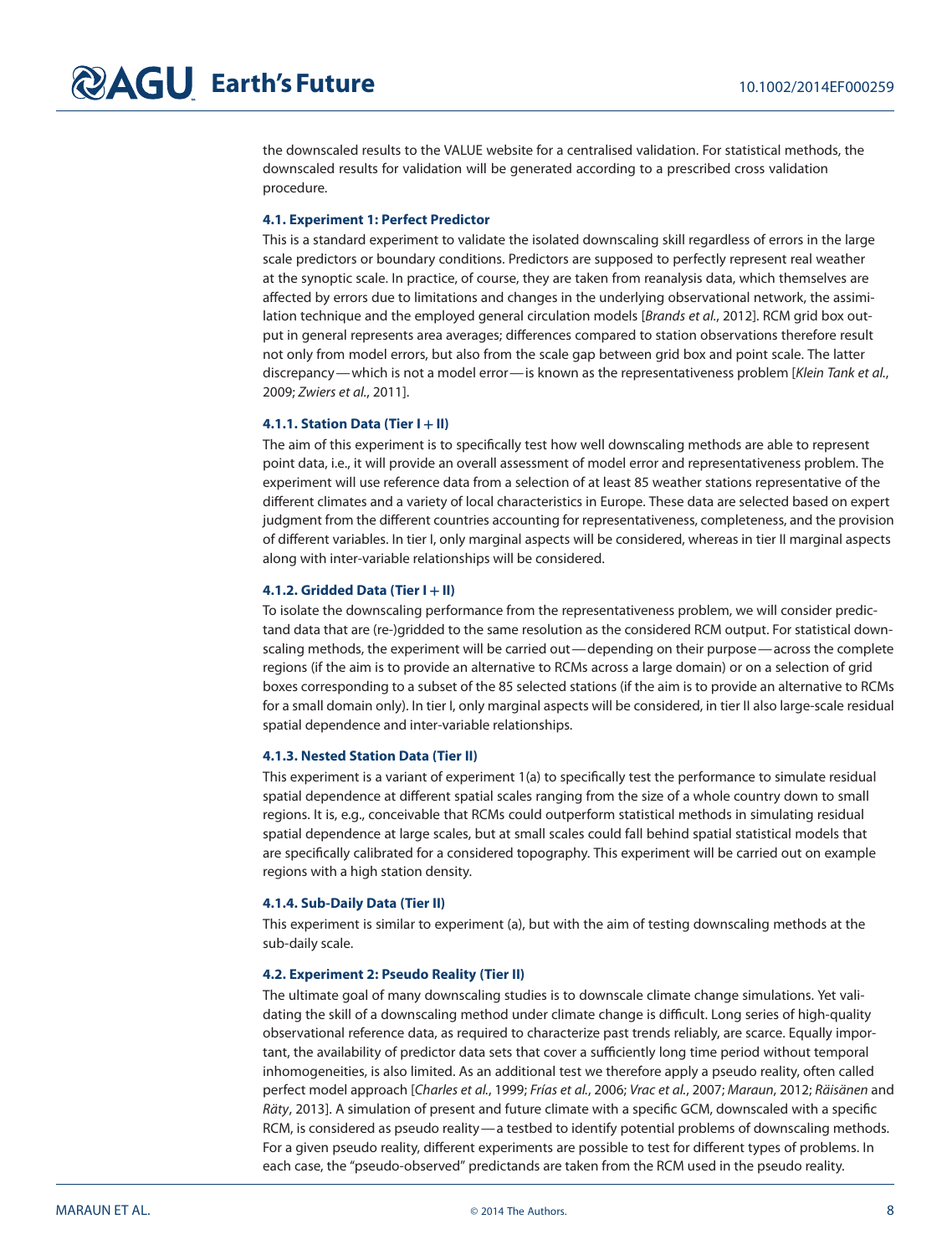#### **4.2.1. Perfect Predictor (Same GCM/Same RCM)**

This variant is designed to assess whether statistical downscaling and correction methods that use predictors from a GCM capture the climate change signal given perfect information on future predictors. To this end the predictors are taken from the same GCM that has been used to construct the pseudo reality. This experiment can reveal whether predictors necessary to simulate the response to climate change are missing, and whether the statistical model structure is unsuitable for extrapolations towards unobserved state space regions.

#### **4.2.2. Imperfect Predictor (Same GCM/Different RCM)**

This variant is designed to test whether an RCM bias correction method is able to correct RCM errors. To separate RCM errors, the predictors are taken from an RCM that is driven by the same GCM that has been used to construct the pseudo reality. The remaining RCM errors are mostly localized and stem from problems with parameterizations and surface boundary conditions such as orography [Eden et al., 2012].

#### **4.2.3. Imperfect Predictor (Different GCM/Same RCM)**

This variant tests whether a correction of GCM biases, i.e., errors in the large scale boundary conditions is possible. To this end, the predictors are chosen from the same RCM that has been used to construct the pseudo reality, but driven with a different GCM. This test assesses the fundamental problems of GCM bias correction rather than the performance of individual bias correction methods. It will therefore be carried out with a limited number of example bias correction methods.

Other experiments are of course conceivable, e.g., an imperfect predictor experiment for statistical downscaling methods with GCM predictors, and similarly an imperfect predictor experiment for RCM bias correction methods with different GCM and RCM as in Räisänen and Räty [2013]. These experiments would assess the most realistic situation, yet they would not test downscaling model performance but rather the spread of GCMs. Therefore we will not consider these experiments.

#### **4.3. Experiment 3: GCM Predictor (Tier III)**

As discussed above, large errors in regional climate change projections are often inherited from the driving GCM. Therefore, validating only the downscaling performance is not sufficient to test the credibility of regional climate change scenarios. As a consequence, VALUE will also validate the combined GCM and downscaling performance. To avoid representativeness problems, gridded data will be taken as observational reference. The value of this experiment, however, is limited by internal climate variability. Differences between model output and observations—also on climatological time scales—will in general be a superposition of systematic model biases and a substantial contribution of internal variability.

#### **4.4. Cross Validation**

In order to avoid artificial skill, statistical models have to be validated on data that have not been used for calibration. For statistical downscaling models in experiment 1, a five-fold cross validation will therefore be applied: the chosen time period (1979–2008) will be divided into five non-overlapping blocks. In turn, the statistical models will be calibrated against four of these blocks and used to predict the remaining block. In total this yields one cross-validated model prediction. In case of pseudo reality experiments, the calibration period will cover simulated present day climate, whereas the validation period will cover simulated future climate. For experiment 3, no cross validation will be carried out: here it is essential to minimize the influence of internal climate variability on the validation results; therefore the selection of very long calibration and validation periods is more important than the elimination of artificial skill.

In general, the development of a statistical model requires a thorough selection of the model structure based on statistical measures, i.e., a selection of predictors and how these act upon the model parameters [Davison, 2003; Maraun et al., 2010]. Strictly speaking, this selection would have to be carried out for each block. To reduce the computational burden, in particular for complex statistical models, we suggest to derive the model structure once from the whole data set, and then apply the cross validation keeping the model structure identical for each block. Of course, for dynamical downscaling no cross validation is required.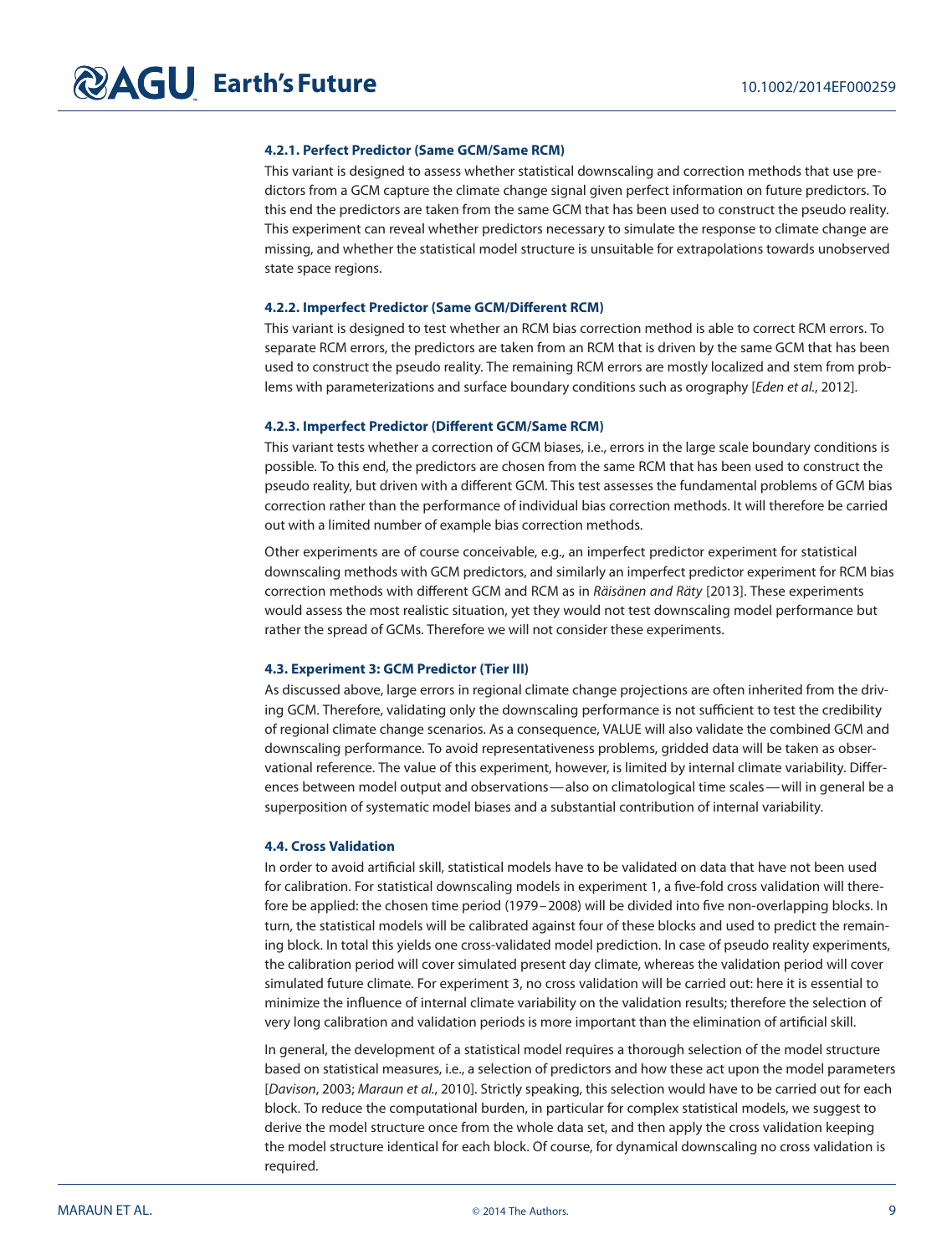#### **4.5. Upload and Validation**

Each contributor is free to select the experiments to carry out, and the variables and time scales to provide. For each chosen experiment, grid box or station, season, and variable a contributor will upload downscaled time series to a central data server. In case of stochastic downscaling methods, 100 realizations have to be uploaded to reconstruct the resulting downscaled distribution. Indices and performance measures will be calculated in a centralized manner in order to avoid inconsistencies of program codes. The selection of validation indices will be determined by the meta-data provided by the contributor to avoid meaningless or misleading evaluations. Additionally, contributors have the option to comment on the validation results. The portal will offer three modes: a private mode to check the validation results, a VALUE mode to share the results internally for further research, and a public mode. Every upload will be logged for version tracking. The VALUE mode is designed for cases where the validation results are bad because of obvious and easily correctable shortcomings of a method, but where these shortcomings are of scientific interest. For instance, important predictors might be missing in a model version. Understanding the predictor influence might be of scientific interest, but the contributor might not want the model to be applied in any real-world applications, or might not want the model output to be misinterpreted. Details of data policies will be formulated in detail and made available on the VALUE portal. VALUE deliberately chose a grass roots approach not to be limited to a few selected downscaling methods, but to be as open as possible to the whole downscaling community. VALUE is aware of the fact, that misconduct in such a design cannot be fully excluded.

### **4.6. Presentation of Results and Summary Statistics**

If a method has not been validated for a particular index or region, a default "N.V." will be set to indicate that the method has not been validated, and therefore the developer of the method does not recommend to use the method in that context. This default setting can in particular be used to avoid an unnecessary validation for aspects a method is not designed to correctly simulate (e.g., multi-site aspects in case of a single-site method).

Some users might be interested in the performance for a specific grid box or station only, others will prefer to focus on the performance over a larger region. Therefore, spatial summary performance measures for each index will be considered, such as spatial root mean squared errors, mean biases, ratios of standard deviations, and pattern correlations. Also the local performance measures themselves will be averaged in space.

# **5. Validation Data**

To enable a fair comparison that reveals relative strengths and weaknesses of different methods, the selected validation data span different climatic regions across Europe and consist both of station and gridded data. The default temporal resolution is daily, but sets of sub-daily data have been selected to validate sub-daily downscaling methods. To keep the exercise as open as possible, we restricted the selection to data that could be made publicly available either on the VALUE website itself, or—after registration—on the webpage of the respective weather service. The only exception are observations from Switzerland; these data are only available for use by VALUE members, but have nevertheless been selected because they are currently the only dense and reliable gridded data set covering an Alpine area in Europe. Finally, transient RCM data will be used as pseudo realities to assess the performance of statistical methods in different climates. The different regions covered by the observational data sets are shown in Figure 4. The validation domains and choice of data might be subject to future changes depending on the availability of additional reference data and quality issues that might occur.

Predictor data will be taken from ERA-Interim [Dee et al., 2011], and the RCM ensemble participating in the validation will be taken from EURO-CORDEX [Jacob et al., 2014]. The ERA-Interim driven experiments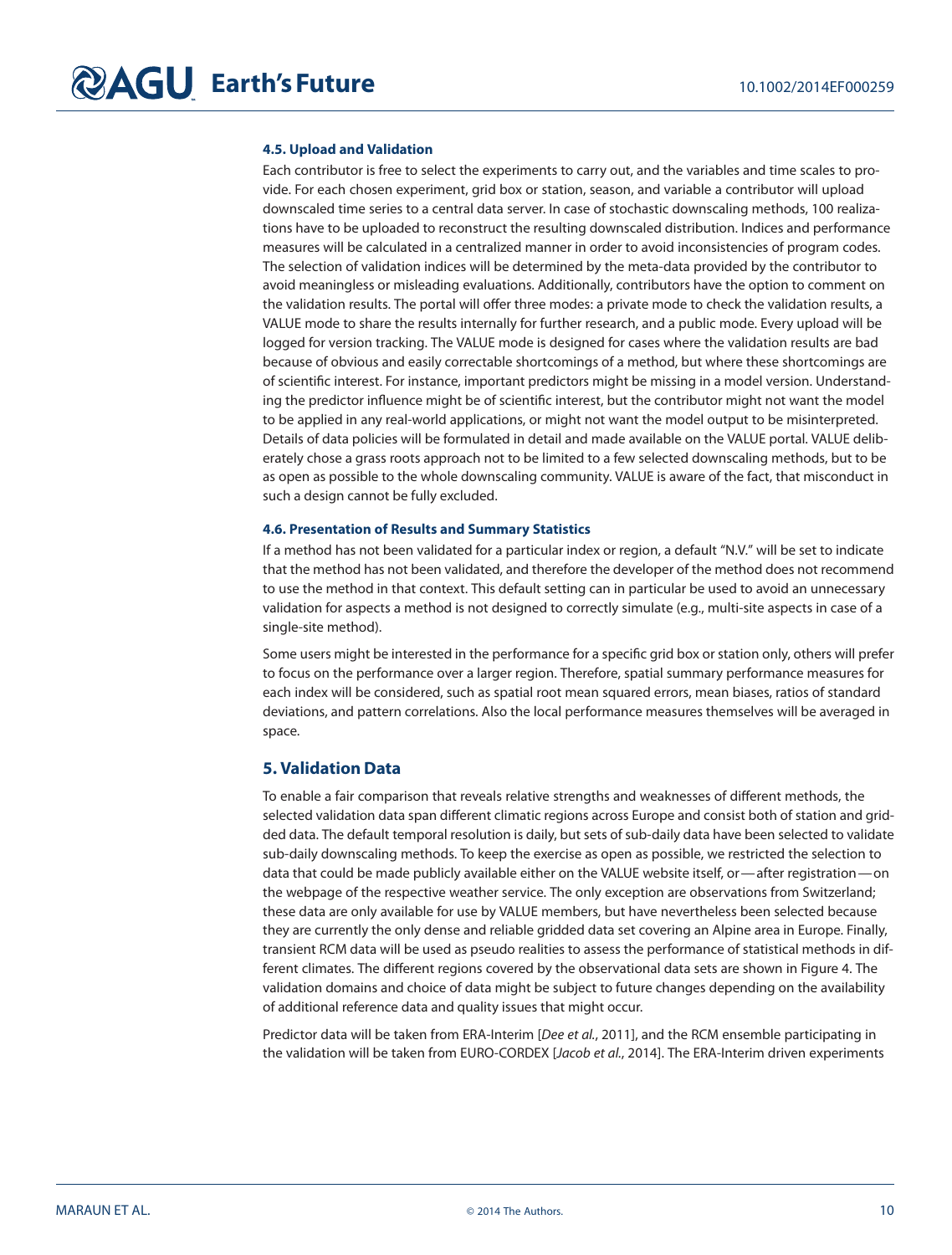

**Figure 4.** Validation Domains and Data. Green: gridded data without registration; blue: gridded data with registration; orange: sub-daily station data. Red: gridded data for use by VALUE members only. Additionally, publicly available daily station data across Europe will be selected. Black dots: selection of 85 stations.

carried out in EURO-CORDEX in general cover the period from 1989 to 2008, a subset of simulations the longer period from 1979 to 2008. To ensure as robust results as possible, the longer period was chosen as standard for VALUE experiments with observed predictands. The chosen predictand data and a selection of standard predictor data sets—or links to the data providers—can be found on [www.value-cost.eu/data.](http://www.value-cost.eu/data)

We note that all empirical data sources themselves might be subject to uncertainties. For instance, rain gage data might be affected by undercatch errors; gridding of station data is affected by sampling errors due to limited sub-grid data and the chosen aggregation method. VALUE has no resources to address these issues prior to the validation exercise—some might even be de facto unsolvable. In the course of the exercise, however, the importance of selected observational uncertainties will be studied.

## **5.1. Gridded Data**

For validating downscaling methods in experiment 1(a), gridded observational data representing the spatial resolution of RCM output are required. The investigated RCM experiments will be provided by the high-resolution ERA-Interim driven RCM ensemble of the EURO-CORDEX initiative [Kotlarski et al., 2014] carried out at a grid resolution of 0.11∘ on a rotated grid (approximately 12 km × 12 km). European-scale observational reference data on that spatial scale and at daily resolution are not available. Therefore, the VALUE validation exercise will focus on selected sub-domains of the European continent for which reliable high-resolution gridded temperature and precipitation data at daily resolution exist and if possible can be made publicly available. We require the underlying station network to be as dense as possible to keep uncertainties in the gridding procedure as low as possible. The selected sub-domains should sample the diversity of the European climate. Presently, gridded reference data at daily resolution have been obtained for Spain, France, Norway, Poland and—for VALUE members—Switzerland and have been (or will soon be) regridded to the 0.11∘ RCM resolution. These data sets will be provided for VALUE participants for calibration and validation purposes.

## **5.2. Station Data**

The European Climate Assessment (ECA) dataset [Klein Tank et al., 2002] provides series of daily observations at meteorological stations throughout Europe and the Mediterranean for a number of variables. Data are freely available for non-commercial research at thousands of stations for precipitation and temperature, with varying density across countries. The number of stations for alternative variables (e.g., wind and cloud cover) is low and restricted to a few countries. Only data for selected countries covering the reference ERA-Interim period 1979–2008 with less than 5% of missing values will be used. A sub-selection of currently 85 high-quality station time series has been chosen (see Figure 4).

#### **5.3. Sub-Daily Data**

The availability of reference data at sub-daily resolution is very limited. Validation exercises targeting quantities at sub-daily resolution will therefore only be carried out over a limited set of individual stations, potentially spread across Europe. Currently, sub-daily station data are available for Emilia-Romagna.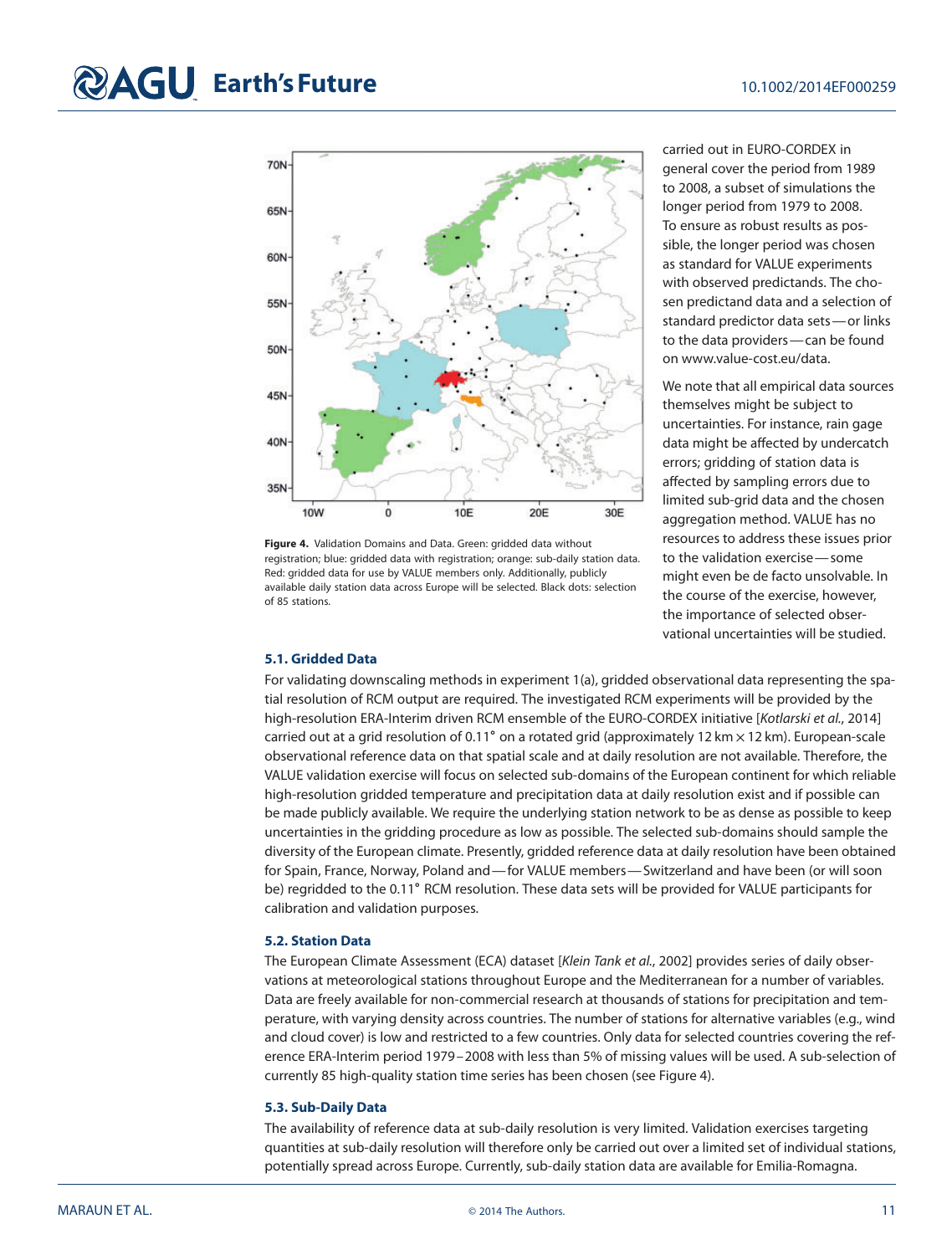#### **5.4. Pseudo Reality**

For the pseudo-reality experiment 2, GCM-driven RCM simulations carried out within the EURO-CORDEX initiative at grid resolutions of approximately 12 and 50 km will be used [Jacob et al., 2014]. These experiments represent multi-GCM–multi-RCM–multi-emission-scenario ensembles. In total, these ensembles will consist of about 45 experiments (12 km) and 70 experiments (50 km), respectively; about one-third of each ensemble is currently available via the Earth System Grid Federation archive (e.g., [http://esgf-data.dkrz.de\)](http://esgf-data.dkrz.de). For the purpose of VALUE, however, only a sub-ensemble will be used. A pseudo reality is not required to be a perfect copy of the real world; however, the simulated climate needs to be plausible in the sense that relevant processes are realistically simulated. This requirement limits the choice of indices for some predictand variables. For instance, the RCMs chosen as pseudo realities arguably underestimate the response of extreme summer convection to climate change [Kendon et al., 2014], hence extreme precipitation will not be considered.

#### **5.5. Predictor Data**

Standard predictor data from ERA-Interim will be provided for the perfect predictor experiment 1 via the VALUE website. Contributors wishing to use predictors derived from other fields may do so; the only requirement is that the predictor data must be derived from the ERA-Interim reanalysis so as to guarantee that differences between downscaled fields are not due to the use of different reanalysis products. Model versions using different predictors count as different methods and can be validated for comparison.

## **6. Concluding Remarks**

VALUE aims to provide a platform for the validation of regional climate scenarios and to foster networking between the different communities involved in the generation and application of these scenarios. VALUE is an open network and a community effort. We welcome contributions to VALUE from researchers and users across Europe and beyond. Please visit our webpage for advice how to join us. The VALUE framework is under continual development, and we are grateful for constructive comments and criticism.

The experiments carried out within VALUE will provide a comprehensive validation database of a wide range of state-of-the-art downscaling methods. For Europe, VALUE will give precise information about downscaling skill for a range of variables, for different aspects of these variables, for a representative selection of climates. End-users can enquire this data base to select suitable method and to quantitatively learn about limitations of these methods for a particular problem. The essential results of the experiments will be distilled in a series of scientific papers. Additionally it is anticipated to provide a guidance document written for users with different levels of scientific background knowledge. All in all, VALUE will provide urgently needed information for impact modelling and decision planning, no matter which stance one might assume in the debates highlighted in the introduction.

The framework presented in this paper has emerged from many wide-ranging discussions involving representatives from across Europe, with different backgrounds and priorities. During these discussions, many issues were raised that have not been incorporated into the framework described here, either because they were too complex to integrate them into a formalized framework to compare different types of downscaling approaches, because they seemed impracticable, because of limited resources, limited publicly available validation data, or simply because they were deemed irrelevant. For instance, the issue of validating the representation of physical processes in RCMs that are not simulated by typical statistical models has been discussed, and VALUE acknowledges the importance of such a validation. Yet it cannot be included in a generic framework that aims to compare dynamical and statistical downscaling. It has also been discussed to carry out a blind validation, i.e., providing reference observations without revealing the geographical location or other station identifier, and without providing the validation reference data. Yet the geographical location is in principle identifiable if only publicly available data sets are used; also a four-fold cross validation would be impossible without having a complete reference data set; finally, the geographical location is important for an educated predictor choice.

Even though not complete, VALUE is probably the most comprehensive effort to compare downscaling methods to date. With the experience gained over the last two years and the first results expected soon, we hope VALUE will make an important contribution to regional climate research. With this experience we

#### **Acknowledgments**

VALUE is funded via the EU FP7 programme as EU COST Action ES1102. We thank the VALUE community for their input to this framework and for coding the validation routines, in particular Judit Bartholy, Maria Casado, Paul Christodoulides, Jonathan Eden, Andreas Fischer, Adam Jaczewski, Malaak Kallache, Neyko Neykov, Christian Page, Valentina Pavan, Rita Pongracz, and Thordis Thorarinsdottir. We gratefully acknowledge the provision of observational reference data by MET Norway, IMGW, MeteoSwiss, Meteo France, ARPA Emilia-Romagna and AEMET/University of Cantabria. For details see [www.value-cost.eu/data.](http://www.value-cost.eu/data) The authors gratefully acknowledge helpful comments by two anonymous reviewers.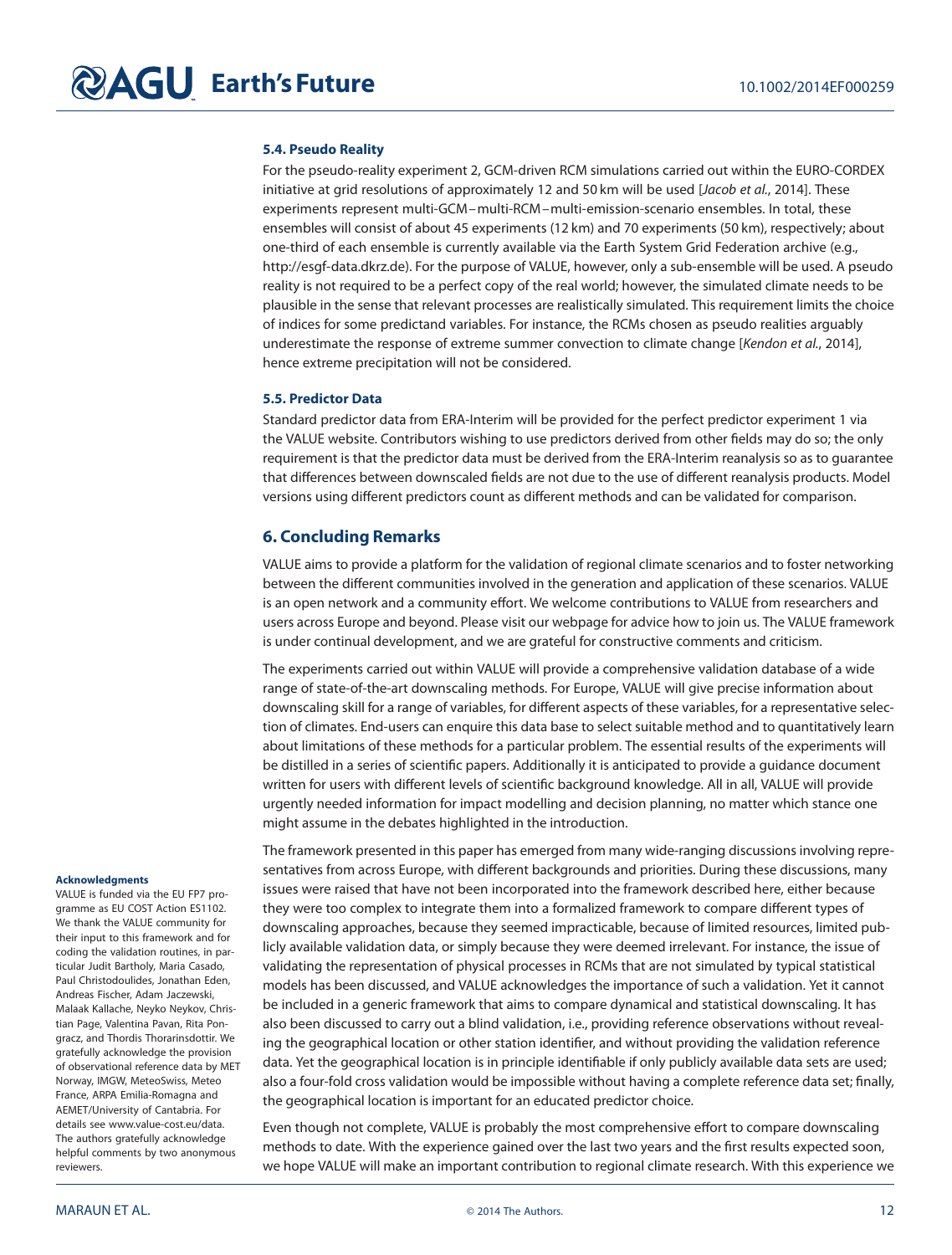believe the VALUE framework can be integrated into and inspire other international validation exercises, such as the newly funded CORDEX-ESD.

#### **References**

- Barsugli, J., et al. (2013), The practitioner's dilemma: How to assess the credibility of downscaled climate projections, Eos Trans. AGU, 94(46), 424–425.
- Brands, S., J. Gutiérrez, and S. Herrera (2012), On the use of reanalysis data for downscaling, J. Clim., 25, 2517–2526, doi: 10.1175/ JCLI-D-11-00251.1.
- Brown, C., Y. Ghile, M. Laverty, and K. Li (2012), Decision scaling: Linking bottom-up vulnerability analysis with climate projections in the water sector, Water Resour. Res., 48, W09537, doi:10.1029/2011WR011212.

Casanueva, A., S. Herrera, J. Fernández, M. Frías, and J. Gutiérrez (2013), Evaluation and projection of daily temperature percentiles from statistical and dynamical downscaling methods, Nat. Hazards Earth Syst. Sci., 13, 2089–2099, doi:10.5194/nhess-13-2089-2013.

Charles, S., B. Bates, P. Whetton, and J. Hughes (1999), Validation of downscaling models for changed climate conditions: Case study of southwestern Australia, Clim. Res., 12, 1–14.

Davison, A. C. (2003), Statistical Models, Cambridge Series in Statistical and Probabilistic Mathematics, Cambridge Univ. Press, Cambridge U. K.

Dee, D., et al. (2011), The ERA-Interim reanalysis: Configuration and performance of the data assimilation system, Q. J. R. Meteorol. Soc., 137, 553–597.

Déqué, M., D. P. Rowell, D. Luthi, F. Giorgi, J. H. Christensen, B. Rockel, D. Jacob, E. Kjellström, M. de Castro, and B. van den Hurk (2007), An intercomparison of regional climate simulations for Europe: Assessing uncertainties in model projections, Clim. Change, 81, 53–70.

Deser, C., R. Knutti, S. Solomon, and A. Phillips (2012), Communication of the role of natural variability in future North American climate, Nat. Clim. Change, 2, 775–779.

Deser, F., B. Rockel, H. von Storch, J. Winterfeldt, and M. Zahn (2011), Regional climate models add value to global model data. a review and selected examples, Bull. Am. Meteorol. Soc., 92, 1181–1192.

Dessai, S. (2009), Do we need better predictions to adapt to a changing climate?, Eos Trans. AGU, 90, 111–112., doi:10.1029/2009EO130003

Eden, J., M. Widmann, D. Grawe, and S. Rast (2012), Skill, correction, and downscaling of GCM-simulated precipitation, J. Clim., 25, 3970–3984.

European Commission (2013), An EU Strategy on adaptation to climate change, [http://ec.europa.eu/clima/policies/adaptation.](http://ec.europa.eu/clima/policies/adaptation) Fowler, H. J., S. Blenkinsop, and C. Tebaldi (2007), Linking climate change modelling to impacts studies: recent advances in

downscaling techniques for hydrological modelling, Int. J. Climatol., 27, 1547–1578. Frías, M., E. Zorita, J. Fernández, and C. Rodríguez-Puebla (2006), Testing statistical downscaling methods in simulated climates,

Geophys. Res. Lett., 33, L19,807., doi:10.1029/2006GL027453

Giorgi, F., C. Jones, and G. Asrar (2009), Addressing climate information needs at the regional level: The CORDEX framework, WMO Bull., 58(3), 175–183.

- Goodess, C., et al. (2010), An intercomparison of statistical downscaling methods for Europe and European regions—Assessing their performance with respect to extreme weather events and the implications for climate change applications, Tech. rep., Climatic Research Unit.
- Hawkins, E., and R. Sutton (2009), The potential to narrow uncertainty in regional climate predictions, Bull. Am. Meteorol. Soc., 90(8), 1095–1107.
- Hewitson, B., J. Daron, R. Crane, M. Zermoglio, and C. Jack (2013), Interrogating empirical-statistical downscaling, Clim. Change, 122, 539–554.

Jacob, D., et al. (2014), EURO-CORDEX: New high-resolution climate change projections for European impact research, Reg. Environ. Change, 14, 563–578.

Jolliffe, I. T., and D. B. Stephenson (Eds) (2003), Forecast Verification: A Practitioner's Guide in Atmospheric Science, Wiley, Chichester, U.K. Keeley, S., R. Sutton, and L. Shaffrey (2012), The impact of North Atlantic sea surface temperature errors on the simulation of North

Atlantic European region climate, Q. J. R. Meteorol. Soc., 138, 1774–1783. Kendon, E., N. Roberts, H. Fowler, M. Roberts, S. Chan, and C. Senior (2014), Heavier summer downpours with climate change revealed by weather forecast resolution model, Nat. Clim. Change, 4, 570–576.

Klein Tank, A., et al. (2002), Daily dataset of 20th-century surface air temperature and precipitation series for the european climate assessment, Int. J. Climatol., 22(12), 1441–1453.

Klein Tank, A., F. Zwiers, and X. Zhang (2009), Guidelines on analysis of extremes in a changing climate in support of informed decisions for adaptation, Climate data and monitoring wcdmp-no. 72, World Meteorological Organisation.

Kotlarski, S., et al. (2014), Regional climate modelling on European scales: A joint standard evaluation of the EURO-CORDEX RCM ensemble, Geosci. Model Dev., 7, 1297–1333.

Kundzewicz, Z., and E. Stakhiv (2010), Are climate models "ready for prime time" in water resources management applications, or is more research needed?, Hydrol. Sci. J., 55, 1085–1089.

Lempert, R., N. Nakicenovic, D. Sarewitz, and M. Schlesinger (2004), Characterising climate-change uncertainties for decision-makers, Clim. Change, 65, 1–9.

Maraun, D. (2012), Nonstationarities of regional climate model biases in European seasonal mean temperature and precipitation sums, Geophys. Res. Lett., 39, L06,706., doi:10.1029/2012GL051210

Maraun, D. (2013), When will trends in European mean and heavy daily precipitation emerge?, Environ. Res. Lett., 8, 014,004. Maraun, D., et al. (2010), Precipitation downscaling under climate change: Recent developments to bridge the gap between

dynamical models and the end user, Rev. Geophys., 48, RG3003, doi:10.1029/2009RG000314. Mearns, L., W. Gutowski, R. Jones, L.-Y. Leung, S. McGinnis, A. Nunes, and Y. Qian (2009), A regional climate change assessment program for North America, Eos Trans. AGU, 90(36), 311–312.

Mearns, L., et al. (2012), The North American Regional Climate Change Assessment Program. Overview of Phase I results, Bull. Am. Meteorol. Soc., 93, 1337–1362.

Prudhomme, C., R. Wilby, S. Crooks, A. Kay, and N. Reynard (2010), Scenario-neutral approach to climate change impact studies: Application to flood risk, J. Hydrol., 390, 198–209.